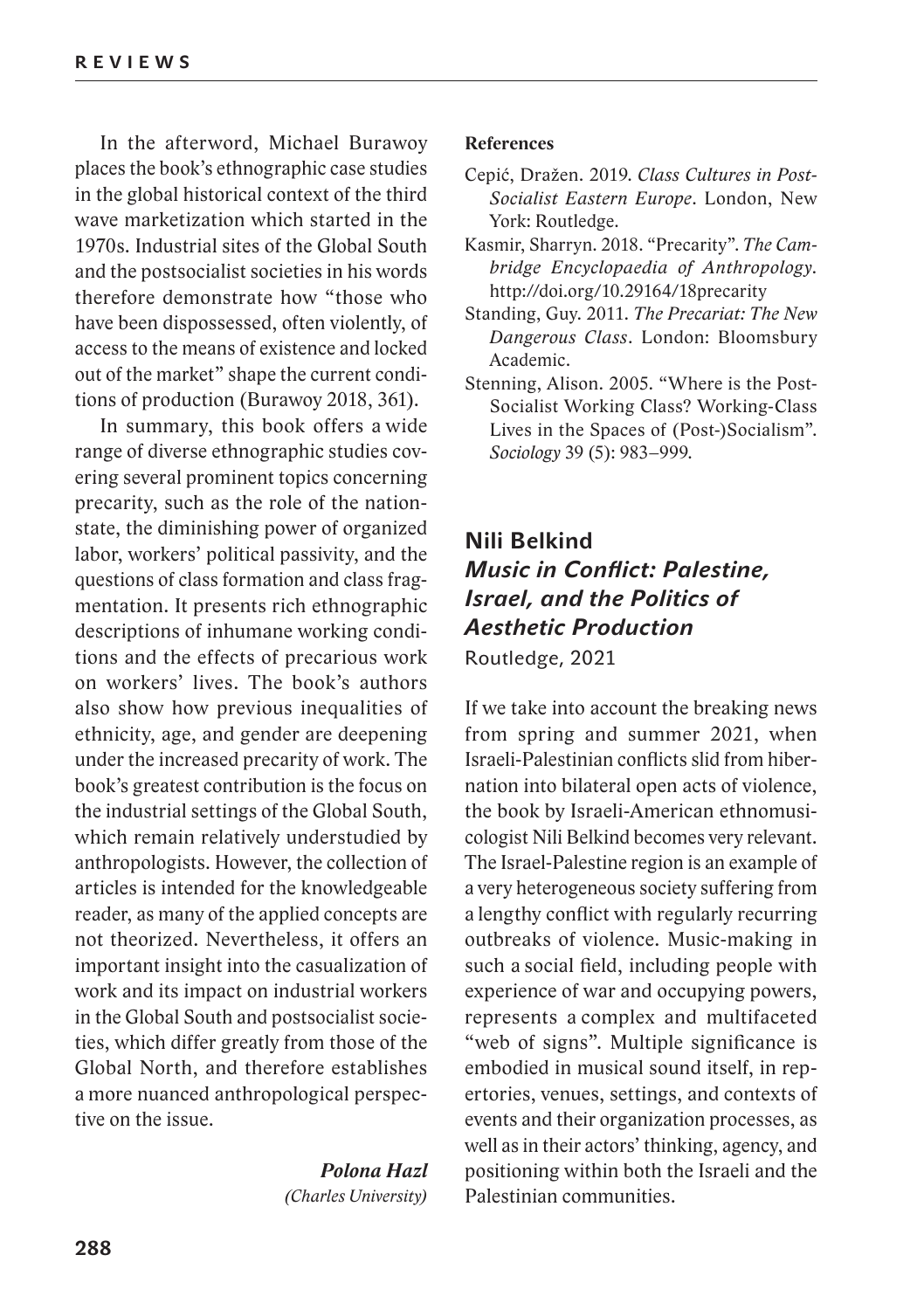The first general ethnographic accounts on Palestine appeared in the 1980s. The so-called Oslo process and the hope for reconciliation initiated a way of more intensive cultural production in the 1990s, including music-making. Many musicrelated studies then focused on the cultural politics of reconciliation or on Israel's relationship with its Arab and Palestinian minorities, in Israel and in the region (e.g., Al-Taee 2002; Beckles Willson 2009a; Belkind 2010; Brinner 2009; Dardashti 2009; Perelson 1998; Regev 1995). Four books published in 2013 deal with the role of music in Palestinian life (Beckles Willson 2013; Kanaaneh et al. 2013; Maira 2013; McDonald 2013b). Building upon their work, Belkind's monograph represents a very recent musical ethnography study of the fraught and complicated cultural politics of music-making in the Israel-Palestine area in the post-Oslo era of the early 2010s.

The author's main argument in the book is that music-making continues to provide platforms and occasions in which ethnonational divisions in the Israel-Palestine region are maintained and transgressed, as well as the most suitable lenses through which to study the interweaving of culture and politics. According to Belkind, "music is an especially rich site for tracking the mutually constitutive aspects of culture and politics because of its performative and participatory nature, its publicness, its circulatory unboundedness, and the ways in which its modes of signification and reception combine analytic and affective realms of perception. Music can be read as a social text, perceived as an embodied, sensory experience, and *felt* as projection of the Self. In

short, music combines different ways of knowing. It is hence a potent instrument of governmentality as well as a powerful medium for projecting and mobilizing oppositional individual and/or collective agency" (12). Each chapter presents different modalities of music-making situated in different personal and communal geographies, and the ways that the musical activities cross different geographical and social boundaries in the midst of a violent conflict. The monograph, therefore, explores the field of state-supported, as well as independent, music-making of diverse music genres on both the Jewish and Arab-Palestinian sides of the "Green Line" of Israel-Palestine, and in this sense follows Josh Kun's (2001) call to theorize the "aural border".

The monograph is based on ethnographic data gathered by Belkind from January 2011 to September 2012. Therefore, her fieldwork overlapped temporally with the Arab Spring as well as with the largest contemporary social protest movement in Israel. At the same time, Palestine attempted to gain recognition as an independent state in the UN and was accepted by UNESCO. These circumstances enabled the author to conduct a unique "ethnography-in-motion". By "following the music", Belkind "followed the conflict" on both the Israeli and Palestinian sides. She chose Jaffa as her fieldwork "base". First, because of its mixed Palestinian-Jewish demography. Second, the location of Jaffa facilitated access to the Northern city of Haifa and the Galilee region, as well as to Jerusalem and West Bank sites. While working as a volunteer in Israeli institutions that promote Arab-Jewish coexistence projects and in Palestinian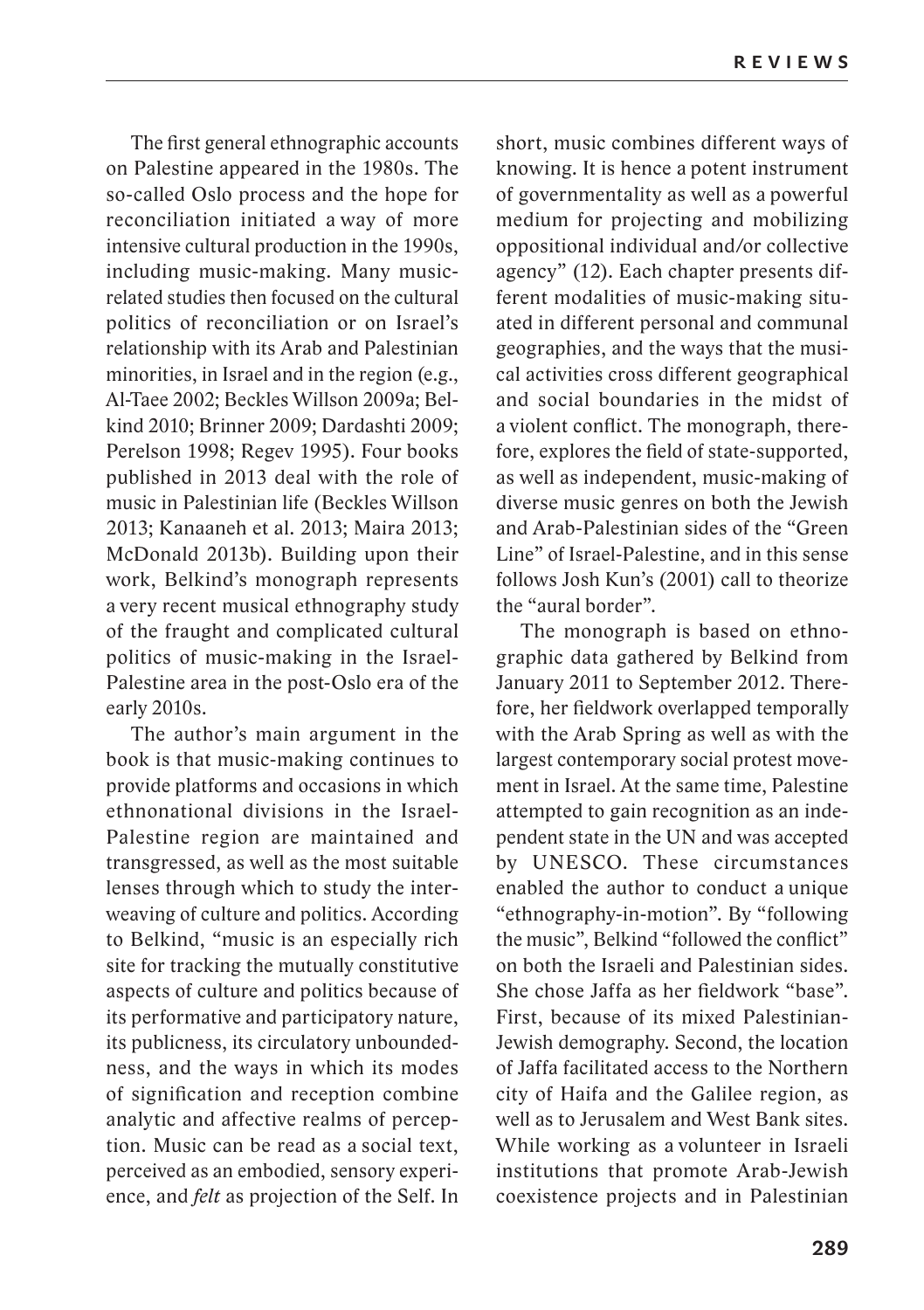conservatories in the West Bank, Belkind deeply immersed herself in the field on both sides of the wall. She experienced the philosophy and everyday practice of these varied institutions and she could establish close relationships with her informants within these places. The author interviewed numerous artists, producers, music educators, and actors from different music scenes, ranging from European and Arabic classical music, to local folk and popular music. She engaged in participant observation and filmed performances in a very diverse spectrum of venues, ranging from concert halls to demonstrations, community centres to checkpoints, restaurants and nightclubs to a refugee camp, children's clubs and home rooftops.

It should be appreciated that the monograph also includes a very personal confession and detailed explications concerning the author's multifaceted positioning in the field. Nili Belkind was born in Israel to a Zionist family. Her ancestors were considered "first pioneers", prominent members of the first Jewish immigration wave in 1882 (*'aliyah rishonah*). However, in connection with the first Lebanon war from 1982–1983 and the revelation of the Sabra and Shatila refugee camp massacres, Belkind decided to leave Israel and move to the USA. She lived there for a few decades and took a critical stance on the current Israeli politico-ideological narratives. When Belkind returned to Israel in 2008 and then started conducting her research as an Israeli-American, she was fully fluent in the Hebrew language and familiar with Israeli-Jewish musical and cultural terrain. However, she faced several problems. First, having learnt standard Arabic at an American university, she was

unable to understand Palestinian Arabic dialect at the beginning of her fieldwork. Second, she lacked local contacts as well as personal acquaintance with the terrain in the Occupied Territories. Third, the main problem represented logistical and travel restrictions imposed on Jewish-Israelis travelling to Occupied Territories. Here, it was Belkind's American passport that enabled her to bypass these restrictions. The author's American citizenship counted in her favour also when doing research in Ramallah and some other places, where she was advised to downplay her Israeli background. However, a surprising recognition of Belkind's "Palestinian" heritage presented a remarkable coincidence: one of her father's relatives was adopted by a Palestinian family. In this sense, the author could shift among several personal identities according to circumstances in the field.

The book is not a music genre–based analysis. Instead, it is prominently ancho red in the study of musical performances and their contexts as sites of multiple and multilateral meaning-making. The author also moves away from simple binary categories of hegemony and resistance and self-contained Palestinian/Israeli teleological narratives and reflexive constructions of nationhood, seeking to develop a contrapuntal reading of Israel and Palestine that complicates their ontological boundaries. Belkind refers to the Birmingham School of Cultural Studies and Stuart Hall's (1996) influential analytical framework, which regards identity as constantly negotiated by multiple actors and approaches expressive culture as a socially constructive process marked by shifts and internal contradictions. In this sense, the ethnomusicological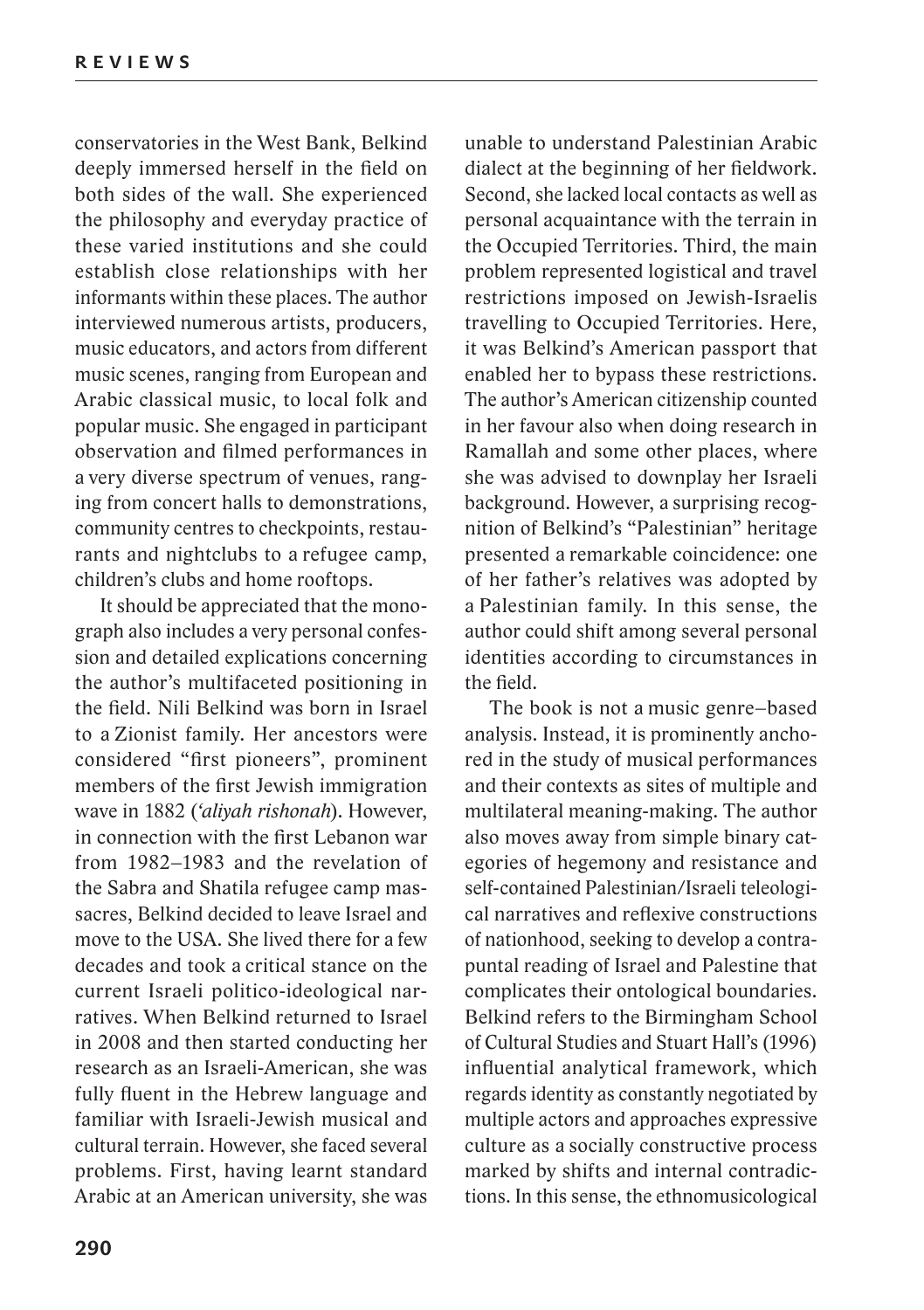research conducted in Israel-Palestine brings an exemplary case of hyphenated identities articulated through music. Here Belkind refers to "third time-space" and "diverse geographies of identities" (Lavie and Swedenburg 1996) demonstrating that musical activities and their interpretations are situated in between coexistence and resistance through the multiplicity of subjectivities and also multiplicity of space(s). While deterritorializing the fixity of binary constructs, the monograph also follows up the edited volume by Rebecca L. Stein and Ted Swedenburg (2005) and the argumentation of other historians who emphasize that mutual interactions and interdependencies of Israel-Palestine have been muted in favour of advancing nationalist narratives, mutually denying the existence of either the Israeli or the Palestinian nation. Additionally, the book challenges the popular opinion that music has a recuperative power in conflict situations. Here Belkind's findings also resonate with other ethnomusicologists' critiques (e.g., O'Connell and Castelo-Branco 2010), which regard the "music as coexistence" trope with suspicion. It should be noted that music often serves different functions along the peace and war continuum: music can serve as an instrument both of reconciliation and of physical and mental torture, as well as many more functions in between.

The book has the following outline. Chapter One focuses on one of the prominent West Bank music schools, Al-Kamandjâti music conservatory, whose curriculum covers both Arabic and Western classical music (Western classical music is regarded here as an "art of resistance"). The author presents several case studies (e.g., various concerts, including students' participation in the contested space of East Jerusalem, or performances in the town of Abu Dis Palestinian, or at the al-Am'ari refugee camp), which convey the conservatory's position on Palestinian nationmaking, resistance, and conceptions of democracy. Ethnographic vignettes, along with insights into informants' lives and perspectives, show how these cultural and political aims are explicitly and implicitly lived and practiced through musical activities, individual reflections, institutional discourses, and aesthetic content. Therefore, they also reveal local negotiations of Palestinian sovereignty and the manifestation of this sovereignty both within the community and on the outside to foreign powers.

Chapter Two deals with multicultural choral projects of coexistence organized by the Jaffa Arab-Jewish Community Center: the Voices of Peace choir and the Shirana women's choir. Despite contemporary exclusionary neo-Zionist trends and Palestinian critiques of such projects, musical activities here are conceived as a means of resolving tensions between Arabs and Jews in Israel, by showcasing and fostering more egalitarian models of citizenship and offering a space for a constitution of "cross-ethnic" identities. Belkind explores in this regard both the integrative value of these projects for their actors as well as their dissonances in the sense of "whitewashing" violent political realities. On the one hand, members regard the choirs as an integrated space of belonging and togetherness, where common humanity, "female solidarity", and "safe spaces" sublimate differences. From the broader Palestinian point of view, on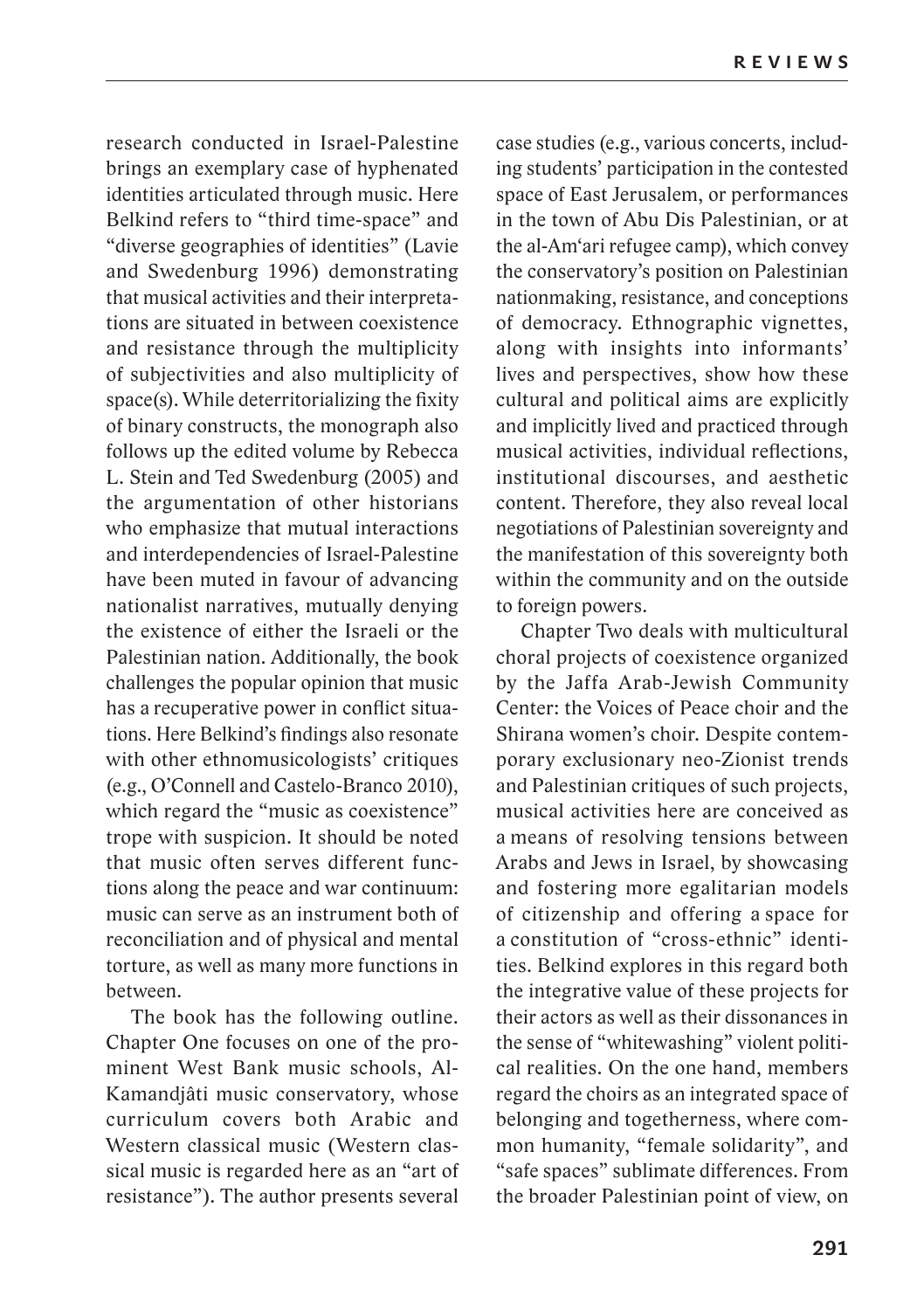the other hand, such collaborations in fact enable "normalization" (*tatbī*') – naturalizing unequal social relations and in that way supporting the oppressive occupation regime. From the 2000s, a growing legislative and discursive drive by the Israeli state turned away from a Jewish-Palestinian relations-building effort to "Judaicize" the country. In addition, she argues that muliticultural artistic and cultural projects nowadays are unable to reach the Occupied Territories as they did during the 1990s peace process, for both logistical and ideological reasons.

Chapter Three approaches the phenomenon of playing music in the context of "bureaucratic violence" by featuring several ethnographic accounts of performances at Israeli-Palestine border checkpoints (including a performance by the Al-Kamandjati orchestra at the main Qalandiya checkpoint). Since 2001, when a construction of the separation wall began, the West Bank / Occupied Palestine area became a specific habitat full of checkpoints. The spatial and temporal restrictions have in this way simultaneously become signifiers of identity, while they induce the transformation of embedded experiences of violence into sites of creativity. Belkind here presents borders as a master trope in Palestinian lives and discusses the relationship between music and space.

Some recent ethnomusicology monographs demonstrated the immeasurable role of musical activities within social protest movements taking place in urban spaces such as Kiev and Bangkok (Sonevytsky 2019; Tausig 2019). Chapter Four similarly examines the cultural and sociopolitical engagement of the mixed

Jewish-Palestinian city of Jaffa with the nationwide summer 2011 Israeli social protest movement, and it describes how musical activities mediated the social protests' narrative. In this case, ethnonational tensions were subsumed by "periphery" class-based Mizrahi (Oriental) Jewish-Palestinian alliances against the Ashkenazi-Israeli "centre". However, Belkind noticed only the hesitant and partial participation of Palestinian-Israeli citizens in this movement.

Lastly, Chapter Five focuses on personages of two distinct Palestinian musicians and citizens of Israel, who are in fact "strangers in their homeland", performing in a liminal space and for both Jewish and Palestinian audiences: Amal Murkus and Jowan Safadi. The musicians are associated with different spheres of activities, music genres, audiences, and political ideologies. Amal Murkus is Israel's leading Palestinian female singer, who became famous as an artist as well as a representative of Israel's binational communist party. She experiments with several musical styles, including music associated with the international left, Palestinian folk, classical Arabic music, and a broader world music aesthetic. On the contrary, the singer-songwriter Jowan Safadi, who is aligned with the Palestinian alternative music scene of Haifa, draws on various popular music genres including electronica, punk, and Arabic hard rock. The author eloquently presents their own way of negotiating the exilic experience.

In conclusion, the monograph is very well balanced, combining ethnographic vignettes, interviews, and participants' portraits with a broader historical